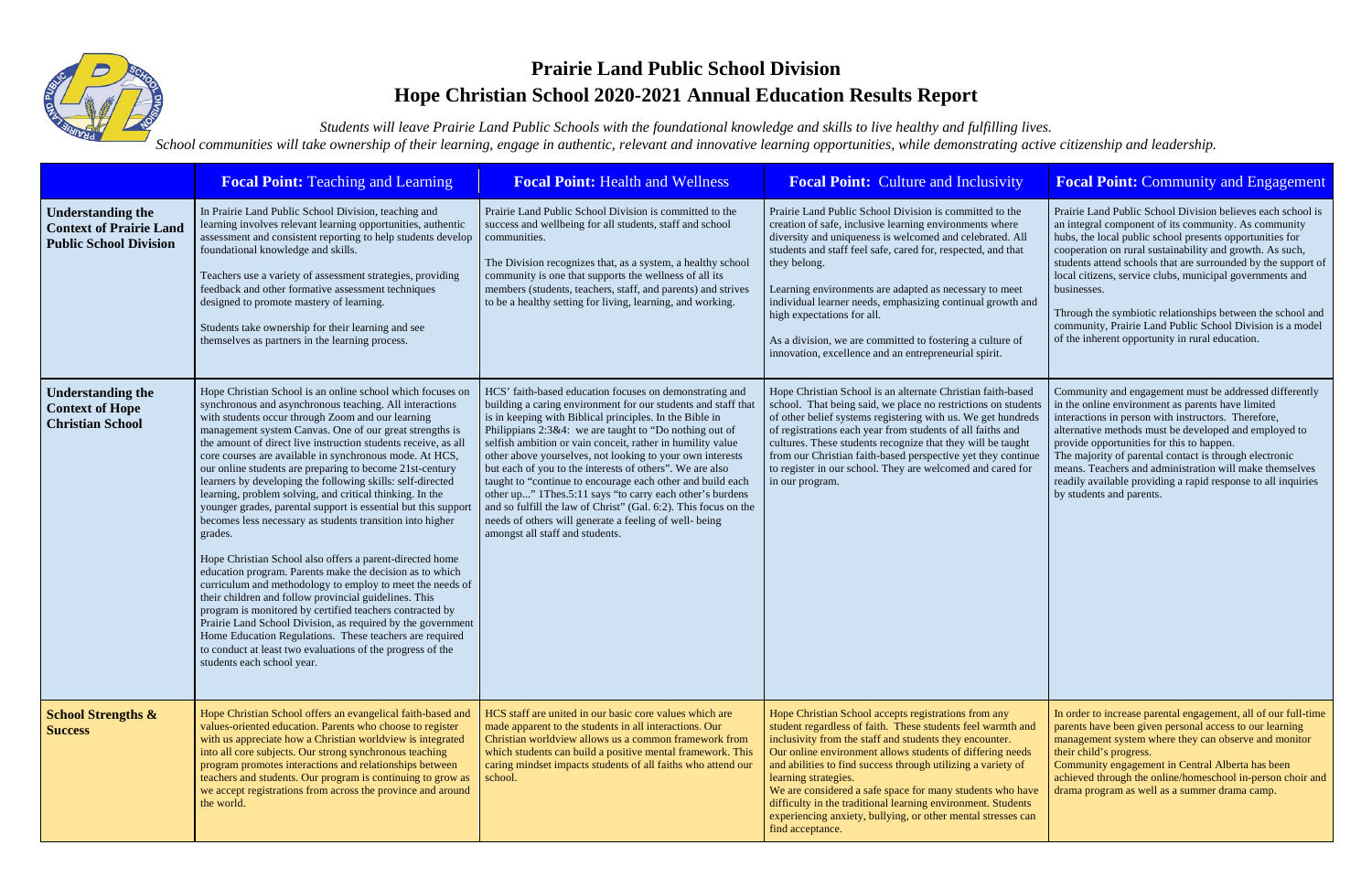| <b>Divisional Outcome</b>      | Provide appropriate pedagogy to ensure continual growth<br>and achievement for all students.                                                                                                                                                                                                                                                                                                                                                                                                                                                                                                                                                                                                                                                                                                                                                                                                                                                                                                                                                                                                                                                                                                                                                                              | Provide students, staff and families with resources needed to<br>promote wellbeing within the school community.                                                                                                                                                                                                                                                                                                                                                                                                                                                                                                                                                                  | Provide students, staff and families with a safe and caring<br>environment to which they feel connected.                                                                                                                                                                                                                                                                                                                                                                        | Provide partners with the opportunity to contribute to<br>student success.                                                                                                                                                                                                                                                                                                                                                                                |
|--------------------------------|---------------------------------------------------------------------------------------------------------------------------------------------------------------------------------------------------------------------------------------------------------------------------------------------------------------------------------------------------------------------------------------------------------------------------------------------------------------------------------------------------------------------------------------------------------------------------------------------------------------------------------------------------------------------------------------------------------------------------------------------------------------------------------------------------------------------------------------------------------------------------------------------------------------------------------------------------------------------------------------------------------------------------------------------------------------------------------------------------------------------------------------------------------------------------------------------------------------------------------------------------------------------------|----------------------------------------------------------------------------------------------------------------------------------------------------------------------------------------------------------------------------------------------------------------------------------------------------------------------------------------------------------------------------------------------------------------------------------------------------------------------------------------------------------------------------------------------------------------------------------------------------------------------------------------------------------------------------------|---------------------------------------------------------------------------------------------------------------------------------------------------------------------------------------------------------------------------------------------------------------------------------------------------------------------------------------------------------------------------------------------------------------------------------------------------------------------------------|-----------------------------------------------------------------------------------------------------------------------------------------------------------------------------------------------------------------------------------------------------------------------------------------------------------------------------------------------------------------------------------------------------------------------------------------------------------|
| <b>School Outcome(s)</b>       | HCS will continue to promote current pedagogy through<br>full-integration and optimal usage of our LMS in all subject<br>areas. Universal Backwards Design will continue to be<br>encouraged as a starting point for the creation of our<br>courses.                                                                                                                                                                                                                                                                                                                                                                                                                                                                                                                                                                                                                                                                                                                                                                                                                                                                                                                                                                                                                      | Establish a Health and Wellness Committee at Hope<br>Christian School to facilitate physical and mental health in<br>staff and students at HCS through seminars, activities, and<br>professional development activities.                                                                                                                                                                                                                                                                                                                                                                                                                                                         | Provide students, staff and families with a safe and caring<br>environment to which they feel connected.                                                                                                                                                                                                                                                                                                                                                                        | Teachers and administration will provide opportunities for<br>parental contribution to learning activities.                                                                                                                                                                                                                                                                                                                                               |
| <b>Prairie Land Strategies</b> | Prairie Land Professional Development supports<br>teachers as masters of quality assessments as they work<br>with students throughout the learning process to; build<br>successful work habits, develop resilience, and co-<br>construct criteria.<br>2. Prairie Land will provide authentic classroom<br>opportunities (ie: Project Based Learning) for all<br>students to demonstrate, develop, and assess active<br>citizenship, attitudes, and behaviors which supports<br>students' development while celebrating diversity and<br>developing strong relationships that ensure student<br>achievement and foster the growth of well-adjusted<br>citizens.<br>3. Prairie Land will effectively communicate development<br>of best practices, programming, learning, and<br>assessment with parents and our school community.<br>4. Prairie Land will provide a flexible and responsive<br>educational system based on effective assessment and<br>understanding of students' needs.<br>5. Prairie Land Professional learning provides<br>opportunities to develop understanding and incorporate<br>Indigenous ways of knowing into our classrooms and<br>community. Prairie Land will implement the Truth and<br>Reconciliation Commission of Canada Calls to Action. | Prairie Land staff and students utilize positive physical<br>and mental health practices.<br>2. Prairie Land will collaborate and build a common<br>language with families to share strategies that help<br>support children in developing and maintaining positive<br>mental health.<br>Schools support students with opportunities to develop<br>& enhance skills for self-regulation, stemming from<br>high expectations for academic achievement: promoting<br>growth mindset and managing stress.<br>4. Schools will provide opportunities to appreciate and<br>accept diverse cultures; promote growth mindset among<br>Indigenous students and a sense of cultural pride. | 1. Regular accountability by senior administration to<br>school-based administration to ensure non-negotiables<br>are applied and embraced by school staff.<br>2. Implement developmentally appropriate leadership<br>strategies at all levels of learning.<br>3. In Prairie Land, we will promote and embrace<br>Indigenous culture in our schools by acknowledging<br>territory, celebrating culture, and teaching history that<br>fosters truth and promotes reconciliation. | In Prairie Land, we believe in open schools and<br>encourage community stakeholders to contribute to<br>programs in our schools.                                                                                                                                                                                                                                                                                                                          |
| <b>School Strategies</b>       | Canvas-directed best practices will be encouraged for<br>course design and all courses will be evaluated using a<br>standard checklist to ensure optimal use of our LMS.<br>HCS tech leader will keep all staff abreast of updates<br>and developments within the Canvas LMS and offer<br>PD as required.<br>HCS will provide UBD professional development<br>opportunities for our staff.<br>All courses will provide a variety of assessment<br>strategies to enhance student learning modalities.                                                                                                                                                                                                                                                                                                                                                                                                                                                                                                                                                                                                                                                                                                                                                                      | Appoint a teacher volunteer as head of the Health and<br>Wellness Committee and other teachers to support the<br>work.<br>Communicate Health and Wellness suggested activities<br>to all staff members.<br>Make students aware of mental health and wellness<br>activities through homeroom postings.<br>Encourage an active synchronous teaching environment<br>which integrates movement breaks.                                                                                                                                                                                                                                                                               | 1. Host monthly student community gatherings online for<br>grades 4-9 which focus on enhancing a sense of<br>community and celebrating student success.<br>2. Contact and engage a First Nations individual to act as a<br>resource person for our school to improve inclusivity<br>and address TRC.<br>3. Sponsor workshops to address student needs such as<br>test anxiety and learning difficulties.                                                                        | 1. Teachers and administration will respond to parent<br>emails and calls within 24 hours.<br>Teachers will set up an appointment scheduler so that<br>students and parents have the opportunity to schedule<br>appointments for a variety of tasks, including career<br>counselling, tutoring, exam review, and progam<br>planning.<br>Teachers will post available working hours.<br>School-wide newsletters will be published three times<br>per year. |
| <b>Division Results</b>        | • Alberta Education Assurance Surveys<br>○ Education Quality - 91.8%<br>○ Student Learning Engagement - 86.6%<br>○ 3 Year High School Completion - 91.1%                                                                                                                                                                                                                                                                                                                                                                                                                                                                                                                                                                                                                                                                                                                                                                                                                                                                                                                                                                                                                                                                                                                  | • Family Resource Worker Surveys<br>Students develop social competencies - 93.5%<br>Students feel safe at school - 95%<br>$\circ$<br>• Alberta Education Assurance Surveys                                                                                                                                                                                                                                                                                                                                                                                                                                                                                                       | • Family Resource Worker Surveys<br>Students get support from other people - 92%<br>Students feel safe at school - 95%<br>$\circ$<br>• Alberta Education Assurance Surveys                                                                                                                                                                                                                                                                                                      | • Student Focus Interviews - N/A<br>• Community Engagement Meetings<br>o 11 online community engagement meetings<br>$\circ$ 500+ participants                                                                                                                                                                                                                                                                                                             |